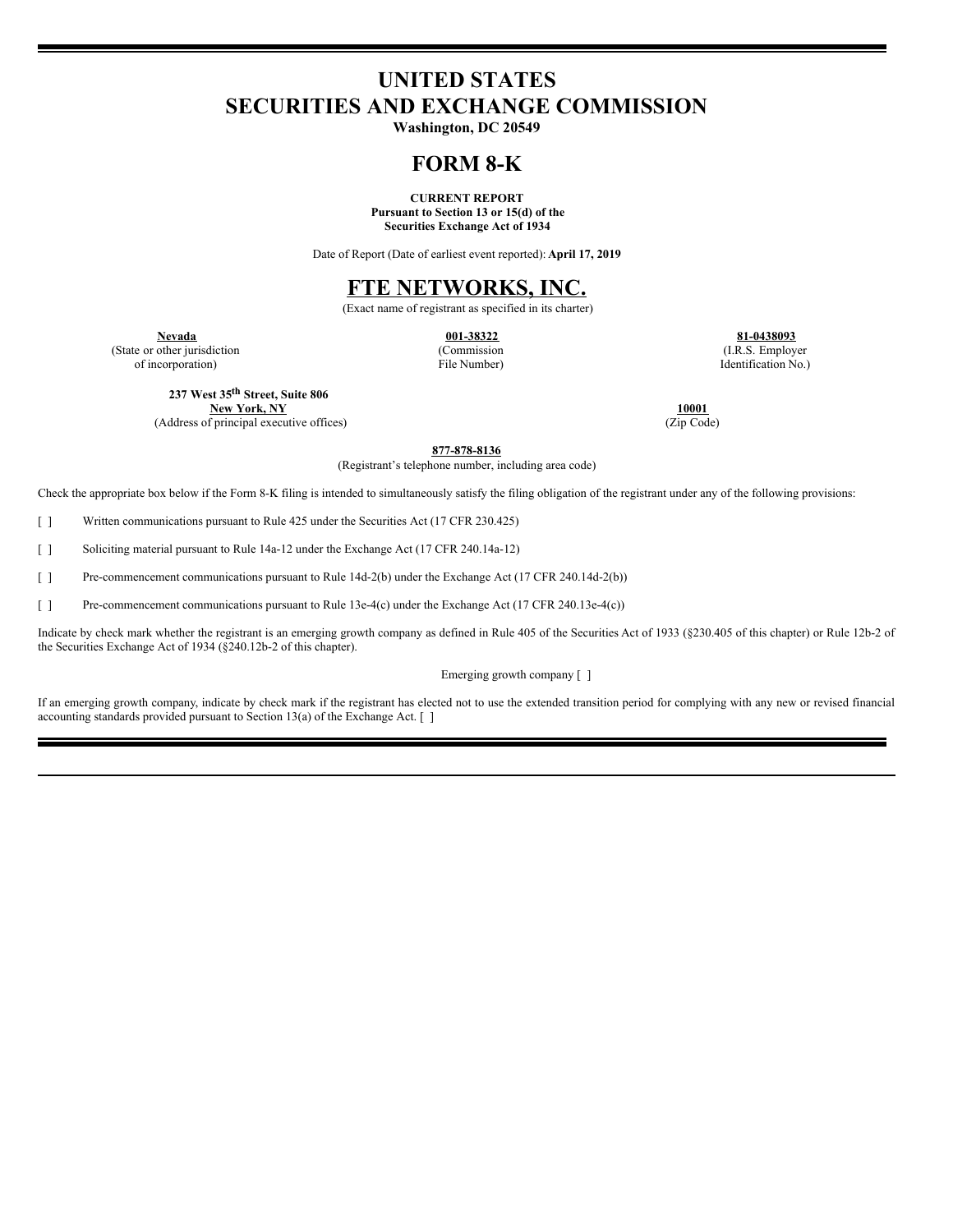## **Item 1.01 Entry into a Material Definitive Agreement**

On April 19, 2019, FTE Networks, Inc. ("FTE" or the "Company") and certain of its wholly-owned subsidiaries (collectively, the "Company") obtained and entered into a Consent and Waiver No. 3 (the "Third Consent and Waiver") to that certain Forbearance Agreement dated March 30, 2019 (the 'Forbearance Agreement'') (as amended) to that certain credit agreement, by and among with Jus-Com, Inc., an Indiana corporation and subsidiary of FTE, Benchmark Builders, Inc., a New York corporation and subsidiary of FTE, certain Credit Parties (as defined therein), Lateral Juscom Feeder LLC ("Lateral") and several lenders party thereto (together with Lateral, the "Lenders") dated October 28, 2015 (as amended, the "Credit Agreement").

Pursuant to the Third Consent and Waiver, the Lenders have agreed to extend the Forbearance Period, as defined in the Forbearance Agreement, through and including April 24, 2019, which maturity date may be automatically extended to April 30, 2019 if a binding term sheet between the Company and Lenders is executed.

In connection with the Third Consent and Waiver, on April 19, 2019, Brian McMahon and Fred Sacramone each entered into an amendment to their respective Series A convertible promissory notes dated April 20, 2017 (the "Series A Notes"), to extend the maturity date on the Series A Notes to April 26, 2019 (which may be automatically extended to May 7, 2019 if a binding term sheet between the Company and Lenders is executed).

## Item 3.01 Notice of Delisting or Failure to Satisfy a Continued Listing Rule or Standard; Transfer of Listing.

On April 17, 2019, the Company received a notice from the NYSE Regulation staff of the New York Stock Exchange ("NYSE") indicating that the Company is not in compliance with NYSE's continued listing requirements under the timely filing criteria outlined in Section 1007 of the NYSE American Listed Company Manual as a result of the Company's failure to timely file its Annual Report on Form 10-K for the fiscal year ended December 31, 2018 (the "2018 Form 10-K").

NYSE informed the Company that the Company will have an initial cure period of six months from April 17, 2019 to file the 2018 Form 10-K with the SEC. The Company can regain compliance with NYSE continued listing requirements at any time before that initial six-month deadline by filing the 2018 Form 10-K with the SEC. If the Company fails to file the 2018 Form 10-K before NYSE's six-month compliance deadline, the NYSE may grant, in its sole discretion, an extension of up to six additional months for the Company to regain compliance, depending on the specific circumstances. As disclosed in a Form 12b-25 filed with the SEC on April 1, 2019, the Company was unable to file the 2018 Form 10-K within the prescribed time period without unreasonable effort or expense due to (i) an ongoing independent investigation related to whether Company management had the proper authorization to issue certain convertible notes and the related shares issuable upon conversion of these convertible notes, as well as certain other debt instruments and equity transactions; (ii) issues related to the accounting for and disclosure of certain expenses incurred by management; and (iii) the appropriateness and disclosure of certain related party transactions. Additional time is also needed for the Company to file any necessary restatements of its financial statements for the periods noted in the Company's Form 8-K filed with the SEC on April 4, 2019. The Company intends to file the 2018 Form 10-K as soon as practicable.

The Company issued a press release on April 22, 2018, announcing that it had received a notice from NYSE. A copy of the press release is attached to this Current Report on Form 8-K as Exhibit 99.1 and incorporated into this Item 3.01 by reference.

## **Item 9.01 Financial Statements and Exhibits**

#### (d) Exhibits

| Exhibit No. | <b>Description</b>                                               |
|-------------|------------------------------------------------------------------|
| 99.1        | Press release issued by FTE Networks, Inc. dated April 22, 2019. |
|             |                                                                  |

#### -2-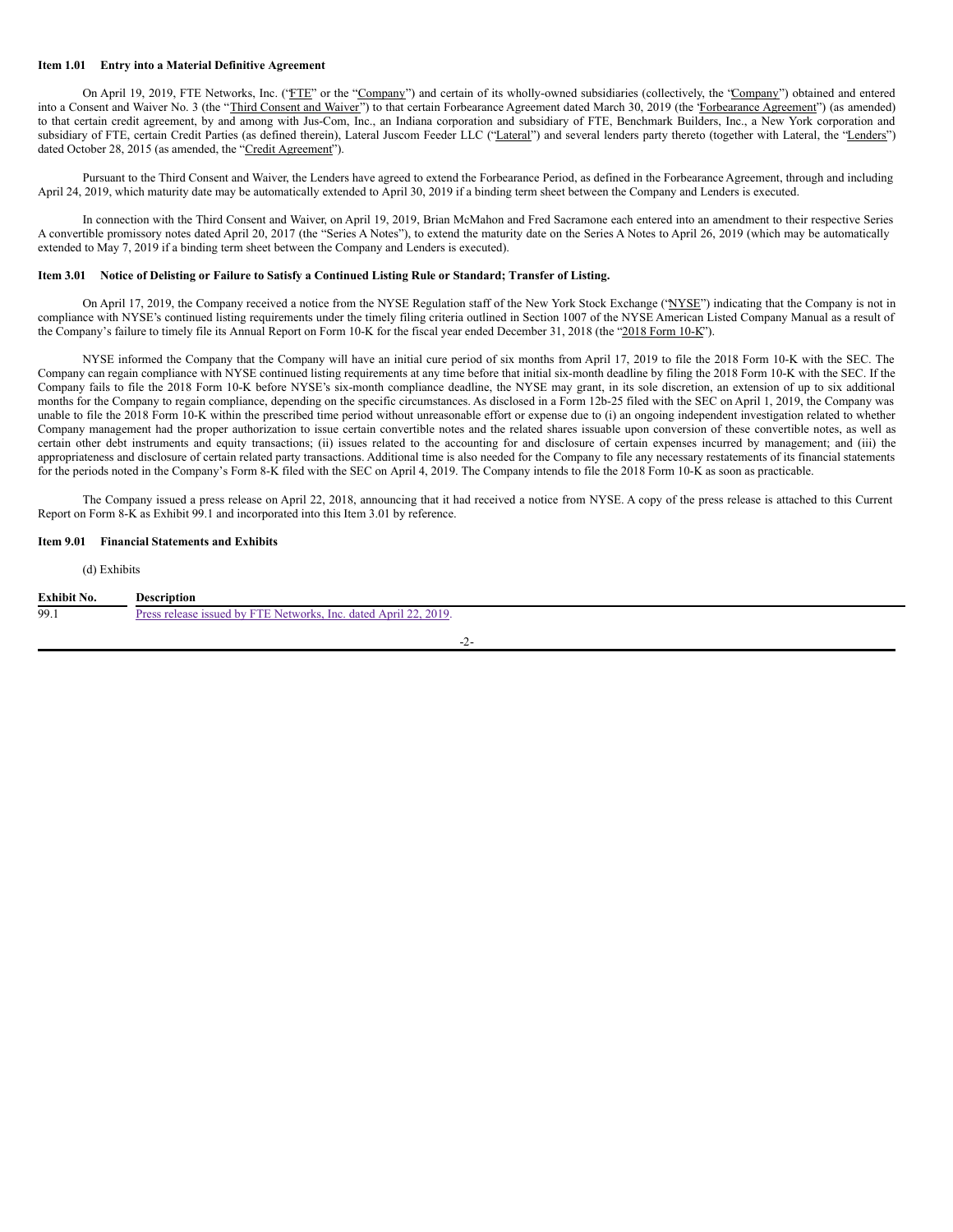## **SIGNATURES**

Pursuant to the requirements of the Securities Exchange Act of 1934, the Registrant has duly caused this report to be signed on its behalf by the undersigned hereunto duly authorized.

## **FTE NETWORKS, INC.**

By: */s/ Anthony Sirotka*

Anthony Sirotka Interim Chief Executive Officer

Date: April 22, 2019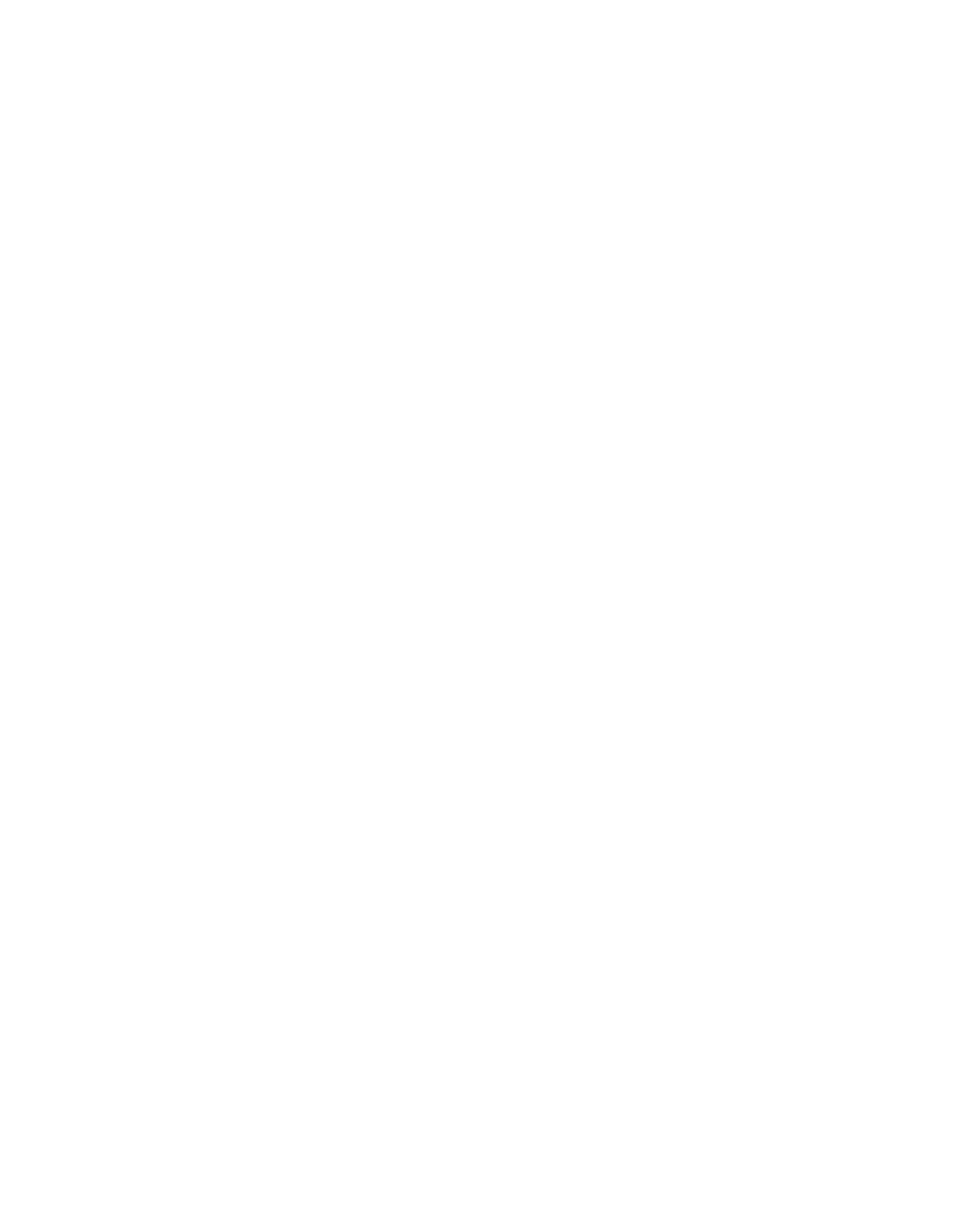## **FTE Networks Receives Notice from NYSE Regulation Regarding Late Filing of Annual Report**

New York, NY, April 22, 2019 -- FTE Networks, Inc. (NYSE American: FTNW) ("FTE" or the "Company"), a leading provider of innovative technology solutions for smart platforms, network infrastructure and intelligent buildings, today announced that on April 17, 2019, the Company received a notice of non-compliance with the continued listing standards set forth in Section 1007 of the Company Guide (the "Company Guide") of NYSE American LLC (the "Exchange"). This notice of noncompliance is predicated on the Company's failure to timely file its Form 10-K for the fiscal year ended December 31, 2018 (the "2018 Form 10-K") with the Securities and Exchange Commission (the "SEC").

As disclosed in a Form 12b-25 filed with the SEC on April 1, 2019, the Company was unable to file the 2018 Form 10-K within the prescribed time period without unreasonable effort or expense due to an ongoing independent investigation related to whether Company management had the proper authorization to issue certain convertible notes and the related shares issuable upon conversion of these convertible notes, as well as certain other debt instruments and equity transactions; issues related to the accounting for and disclosure of certain expenses incurred by management; and the appropriateness and disclosure of certain related party transactions. Additional time is also needed for the Company to file any necessary restatements of its financial statements for the periods noted in the Company's Form 8-K filed with the SEC on April 4, 2019. The Company intends to file the 2018 Form 10-K as soon as practicable.

The Company's common stock will continue to be listed on the Exchange under the ticker symbol "FTNW" while it attempts to regain compliance with the listing standard noted, but will have an added designation of ".LF" to signify the Company's late filing status.

The Company is making this announcement in compliance with Section 1007 of the Company Guide, which requires prompt disclosure of receipt of a notification of noncompliance with the Exchange's continued listing standards.

### **About FTE Networks, Inc.**

FTE Networks, Inc. ("FTNW"), FTE Networks, Inc. ("FTNW") is a leading provider of innovation technology. We enable adaptive and efficient smart network connectivity platforms, infrastructure and buildings. FTE provides end-to-end design, build, and support solutions for state-of-the-art networks, data centers, residential and commercial properties. We create transformative smart platforms and buildings. FTE's services are predicated on smart design and consistent standards that reduce deployment costs and accelerate delivery of leading-edge projects and services. The Company works with Fortune 100/500 companies, including some of the world's leading Telecommunications and IT Services Providers as well as REITs and Media Providers.